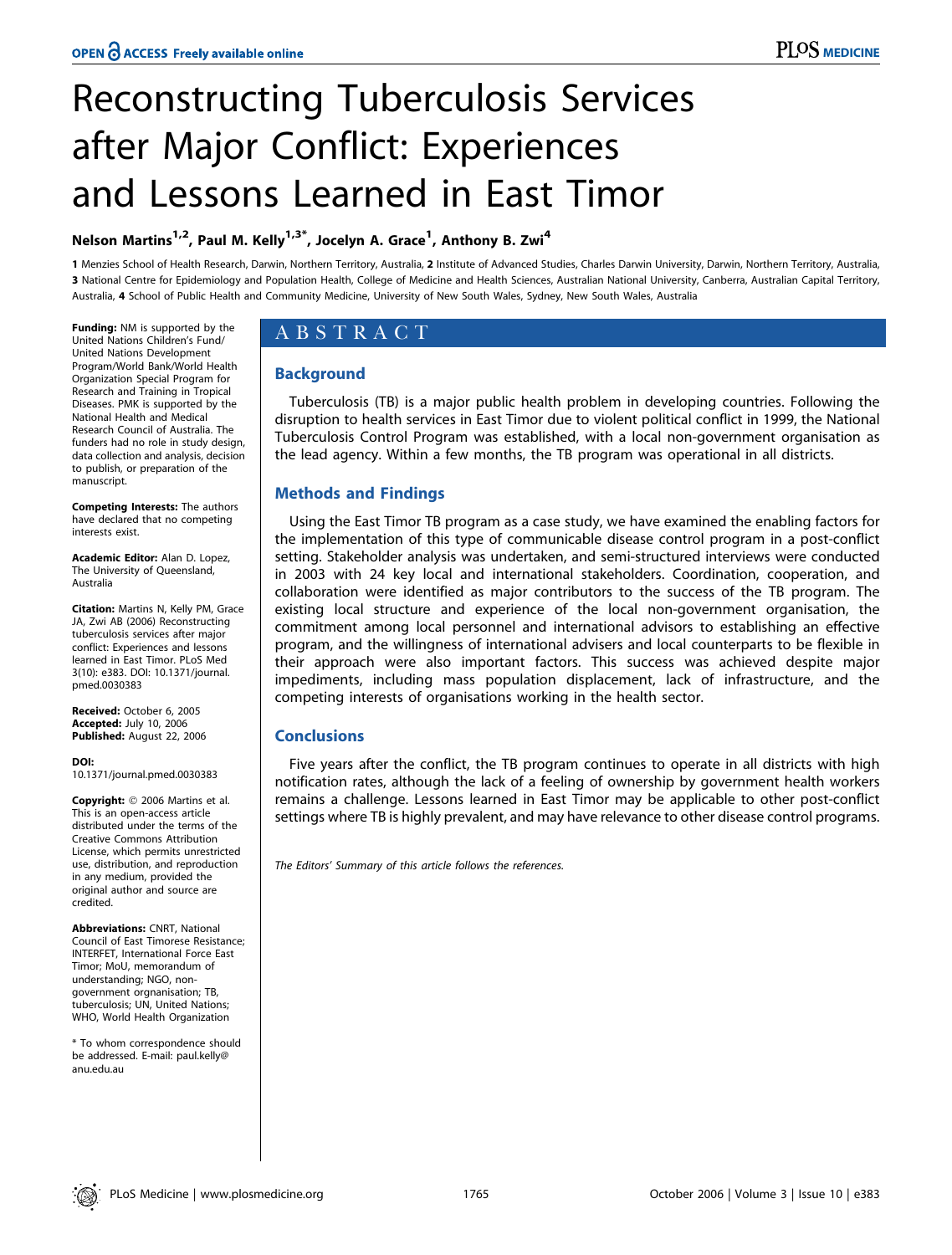

# Introduction

Tuberculosis (TB) infection and disease is intertwined with poverty [1]. The overwhelming burden of TB, over 80% of the 4.4 million cases of TB notified to the World Health Organization (WHO) in 2003, lies in developing countries [2]. Almost 60% of the cases were notified from Asian or Pacific countries [2].

In 1993, WHO declared TB a global emergency and formulated a ''five-point plan'' known as DOTS (for ''directly observed treatment, short-course'') to fight the disease. It comprises political commitment, case detection using sputum microscopy, standardized short-course chemotherapy under proper case-management conditions including directly observed treatment, a regular drug supply, and a standardized recording and reporting system that allows assessment of individual patients as well as overall program performance [3]. Huge strides have been made in DOTS implementation during the past decade. There is a need for research to address the applicability of the DOTS strategy in post-conflict settings because of the often extraordinary circumstances present [1].

East Timor shares a border with Indonesia and lies 800 km

to the northwest of Australia. It is one of the poorest countries in the Asia-Pacific. The population of 925,000 are predominantly subsistence farmers; their families live in rural areas [4]. After 400 y as a colony of Portugal, East Timor was annexed by Indonesia in 1975, and for the following 24 y it was considered a province of Indonesia. In 1999, the country was torn apart by political violence led by groups who opposed the outcome of a referendum in favour of East Timorese independence. Militia systematically ransacked, looted, and destroyed up to 70% of infrastructure in almost every town and village, with government buildings—including health facilities—being major targets. The health-care system collapsed. United Nations (UN) peacekeeping troops intervened and stabilised the country under UN administration for 2 y, before East Timor gained independence in May 2002 (Table 1).

The international humanitarian response to the complex emergency in 1999 was swift: within a week of the international sanction of a UN peace enforcement mission (International Force East Timor [INTERFET]) in September, several UN agencies (including WHO) had arrived. Within a month, around 100 international non-government organisations (NGOs), many with health components to their work, were present in the country. The lack of government structures, the absence of many community leaders, the mass displacement of the population, and a perceived reluctance on the part of East Timorese leaders to make decisions in these circumstances made dealing with the situation from a development perspective difficult [5]. In the emergency phase, health services were mainly delivered by international NGOs, with church-run clinics and some not-for-profit private practices providing important additional coverage. In the transition to independence, NGO-run health services were progressively handed over to the nascent Ministry for

| <b>Political Developments</b>                                                 | <b>TB Control</b>                                                                                                                                                                                                      |
|-------------------------------------------------------------------------------|------------------------------------------------------------------------------------------------------------------------------------------------------------------------------------------------------------------------|
|                                                                               |                                                                                                                                                                                                                        |
|                                                                               |                                                                                                                                                                                                                        |
| Indonesian occupation                                                         | Indonesian NTP (1996-1999);<br>Caritas East Timor TB control program (1997-1999)                                                                                                                                       |
| Referendum announcement; UN Mission in                                        |                                                                                                                                                                                                                        |
| East Timor arrives to oversee democratic process                              |                                                                                                                                                                                                                        |
| Increasing militia activity disrupts health services<br>throughout East Timor | TB control also severely affected                                                                                                                                                                                      |
| 78.5% of East Timorese vote for independence                                  |                                                                                                                                                                                                                        |
| Post-referendum period; anti-independence militia                             |                                                                                                                                                                                                                        |
| destroy East Timor; mass refugee movements                                    |                                                                                                                                                                                                                        |
| First INTERFET troops arrive                                                  |                                                                                                                                                                                                                        |
| Emergency period                                                              | 26-28 October 1999: WHO TB assessment mission to<br>East Timor; 26 November 1999: first meeting of National Tuberculosis<br>Committee; 21 January 2000: NTP established and commences<br>operations in three districts |
| Formation of the IHA under the UN Transitional                                |                                                                                                                                                                                                                        |
| Authority in East Timor by eight international                                |                                                                                                                                                                                                                        |
| and 16 Timorese health professionals                                          |                                                                                                                                                                                                                        |
| Transition to independence                                                    | October 2000: NTP operating in all 13 districts with NGOs as main<br>implementing partners in early period, then IHA in later period                                                                                   |
| East Timor independence day                                                   | By end of 2002: population coverage: 79%; 10,722 patients<br>treated (2000-2002); treatment success: 81%                                                                                                               |
|                                                                               | Portuguese colonization                                                                                                                                                                                                |

Table 1. Timeline of Key Political and TB Control Developments in East Timor

IHA, Interim Health Authority (nascent Ministry of Health); NTP, National Tuberculosis Control Program. DOI: 10.1371/journal.pmed.0030383.t001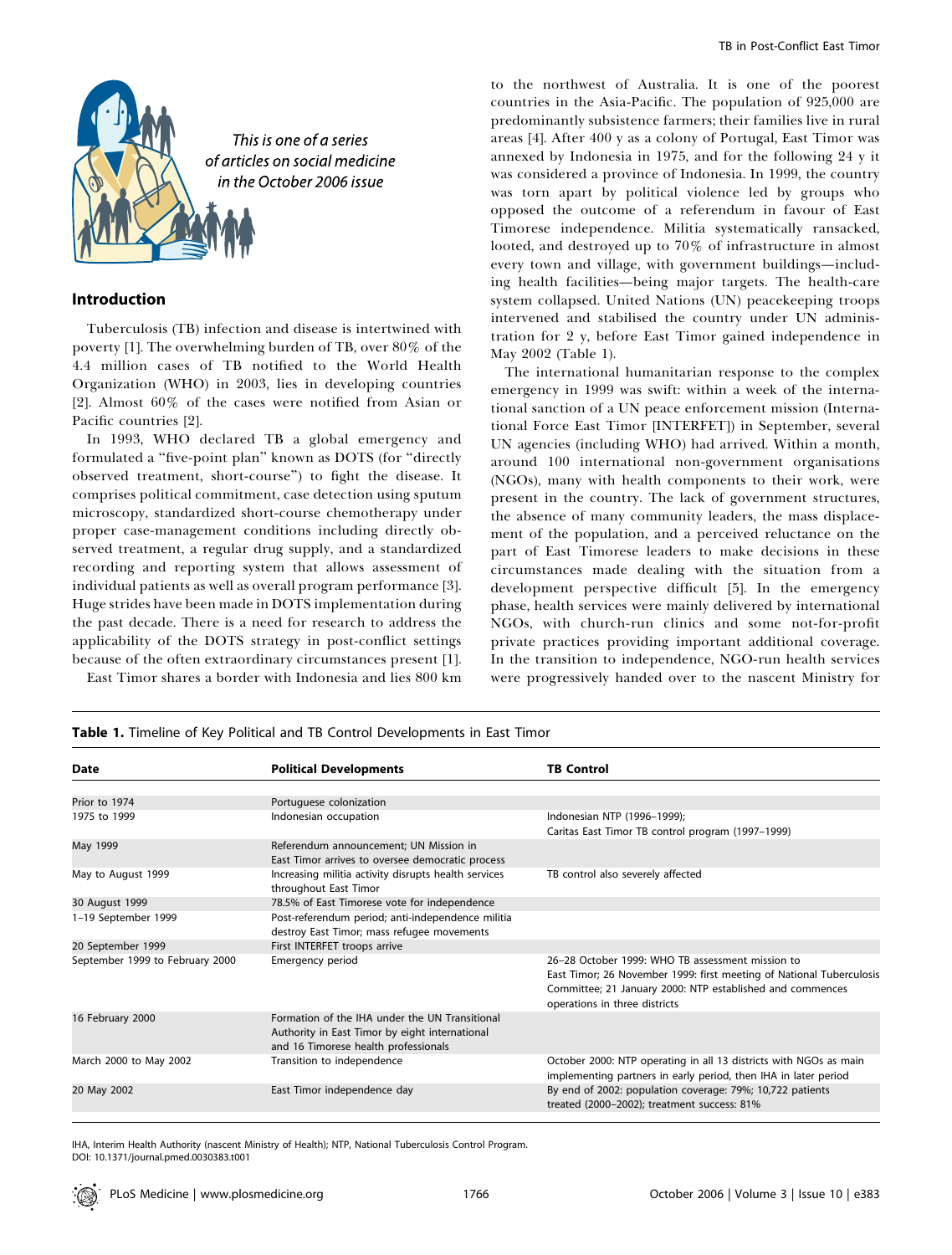**AGENCY** 



Figure 1. Structure of the National Tuberculosis Control Program in East Timor, 1999-2002

<sup>1</sup>Minister of Health includes earlier health leaders, including the co-chair of the Interim Health Authority of the United Nations Transitional Administration in East Timor (UNTAET) and later Head of the Division of Health Services in the East Timorese Transitional Authority (ETTA). <sup>2</sup>MoH, Ministry of Health.

<sup>3</sup>NTP, National Tuberculosis Control Program.

4 Caritas, Caritas East Timor, a Timorese church-based NGO.

5 iNGO, international NGO. DOI: 10.1371/journal.pmed.0030383.g001

Health (the Interim Health Authority) under the UN administration (Table 1).

TB had, for many years, been identified as a major public health problem in East Timor. From 1996, two TB programs operated in parallel: one run by the Indonesian Ministry of Health and one run by an externally funded church-based organisation (Caritas East Timor). Following the referendum and associated violence, many health staff left East Timor or were unable to continue working, and TB services were severely disrupted [5]. The magnitude of the TB epidemic in East Timor is believed to have increased in 1999 [6]. Within a few months of the September events, people from many different organisations contributed to the establishment of a National Tuberculosis Control Program that conformed to

WHO's DOTS strategy (Figure 1). In its first 5 y, the TB program diagnosed and commenced treatment for 17,210 patients [7]. In 2001, the notification rate was 446 cases per 100,000 population for all forms of TB, and 154 per 100,000 population for new smear-positive pulmonary cases. These are the highest rates in the Southeast Asian and Western Pacific Regions [2]. This reflects both the high burden of disease and the effective case-finding system that has been developed and sustained in East Timor since 1999. There has been gradual progress in DOTS expansion, with the TB program functioning in all 13 districts and accessible to 79% of the population of East Timor. Treatment results have improved, and the treatment success rate is now consistently over 80% [7].

This paper aims to identify the key factors that enabled the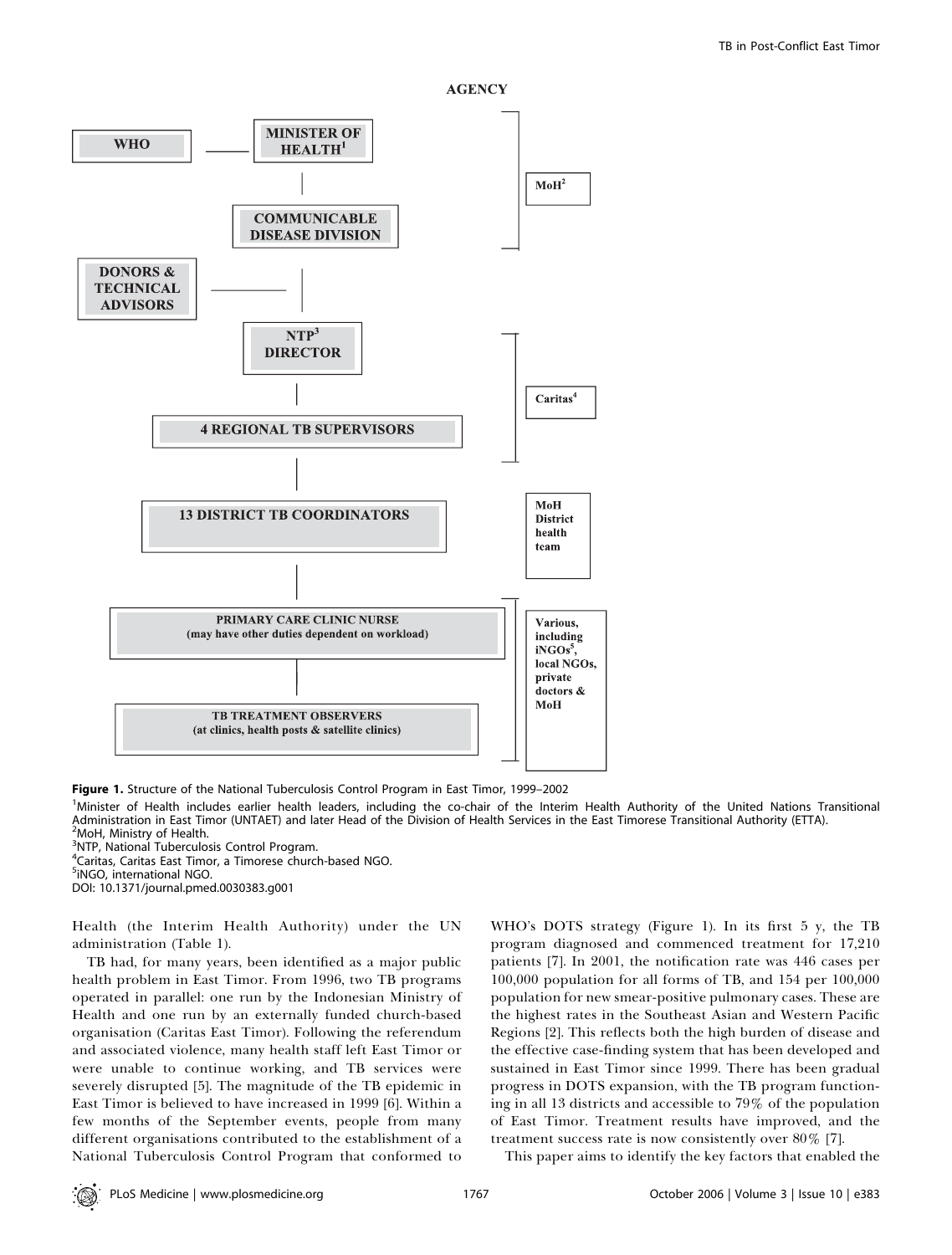## Box 1. Insider and Outsider Perspectives in Qualitative Research

An important feature of the work undertaken and presented here was the involvement of two of the authors in the events described in this paper. These insider–outsider perspectives are contentious, but we believe add considerable strength to the insights able to be derived through such work: they offer an opportunity to tell the story of the TB program through the words of both the authors and the range of informants consulted, and they demand reference back to the real constraints and opportunities operating in such environments. They add to the reflections of others to develop a rich insight into the perspectives of the stakeholders involved at the time, and their voices, heard through this paper.

The boundary between researcher and researched frequently blurs in qualitative studies [32]. The authors (N. M., the founding director of the TB program, and P. M. K., an international TB consultant) were key participants in the processes and events described in this paper. Power relationships are always problematic in research, in particular in qualitative research. We were acutely aware of this during the planning phase, the research itself, the analysis of the data, and the writing up of our findings. The principal author (N. M.) was the key to access in this study, and we feel that this unique access to such a wide variety of opinions outweighs the potential bias that his previous position may have bought to the study findings. It should be noted that N. M. was not in a position of power when the interviews took place (he had resigned as director of the TB program some 3 y previously). In Timorese society, it is true that social hierarchy can lead to those perceived as ''inferiors'' being reticent to criticise their ''superiors''. However, peers and those in socially

establishment of a successful TB program in East Timor, while attempts to develop other sustainable programs in the post-conflict period have struggled [5]. We document, analyse, and reflect on this set of experiences and place them in the public domain for critique and lesson-learning.

## Methods

The methods employed included the following: review of the published literature on post-conflict health systems development, review of documents and reports from the time period 1999–2003 relating to East Timor, interview of key informants with knowledge of the TB program and its development over this time period, and critical reflection on the experience of two key stakeholders and authors (N. M. and P. M. K.).

All stakeholders and influential individuals currently and/ or previously involved in the setting up and administration of the National Tuberculosis Control Program between 1999 and 2003 were identified and contacted with a request to interview them. Of the 30 people identified, 24 were available for interview. No stakeholder refused participation, and the six who did not participate were either non-contactable or were otherwise unavailable for interview. Stakeholders who were not interviewed were represented in the interviewed group by others who held closely related posts during the time period under study. Those who participated in this study included government officials (the Minister of Health and other highranking staff), local and international health professionals, staff of local and international NGOs involved in health

superior positions are typically frank with their opinions, as evidenced by the dissenting and critical statements included in the article. This free exchange of views is also demonstrated by the dissenting opinions obtained in interviews of foreign staff. Thus, we are confident that we have addressed this important issue, and acknowledged potential bias in our conclusions.

The positioning of two of the authors as ''insiders'', particularly in combination with two ''outsider'' authors, adds strength, but also has some limitations. The limitations include whether too strong a voice is given to the particular perspectives of two of the players, and whether their involvement in conduct and analysis of interviews undermines objective assessment. The involvement of the two authors not involved in the TB program development offers an opportunity to engage with some of the material through review of the interview data, and to test out some of the ideas and the analysis.

As stated by Merriam and colleagues [33], ''the insider's strengths become the outsider's weaknesses and vice-versa'', and ''this multiplicity of perspectives'' enhances rather than detracts from the validity of observations made. Developing an insider–outsider team helps establish balance. What is presented can perhaps be described as the perspectives and critical insights of key players in the establishment of the TB program at a crucial time in its history. The benefit is that unique insights are documented, analysed, and presented for further critique and analysis: no attempt is made here to state that the insights presented in this paper are neutral or not coloured by the involvement of two key players. Rather we argue that this history provides additional depth and richness, available for others to build upon.

services delivery, private practitioners, local politicians, church leaders, current and previous TB program directors and staff, the current and previous WHO representatives in East Timor, donor representatives, and TB consultants.

Semi-structured interviews were conducted by the principal author (NM), either face-to-face ( $n = 16$ ) or via E-mail ( $n = 8$ ). Open-ended questions were employed in order to gain as much qualitative information as possible about the participants' views on the process of establishing the National Tuberculosis Control Program. Participants were also asked to comment on the effectiveness of the TB program, and the current and future challenges it faces. The interviews were recorded in handwritten notes, tape recordings and E-mail messages in response to the interviewer's written questions. After each interview a summary transcript was prepared, and participants were offered the opportunity to read and check these for accuracy. Where required, follow-up interviews were undertaken to clarify particular comments and issues. From these interviews we were able to identify, through the perspectives of these stakeholders, the factors that were perceived to contribute to the success of the East Timor TB program, and the challenges it faces in the future. Three authors (NM, ABZ, and JAG) contributed to the stakeholder analysis, drawing on the methods described by Varvasovszky and Brugha [8]. Two of the authors (ABZ and JAG) were not directly involved with the events reported in this paper and acted as independent external observers within the team (see Box 1).

Ethical approval for the study was obtained from the Human Research Ethics Committees of the Menzies School of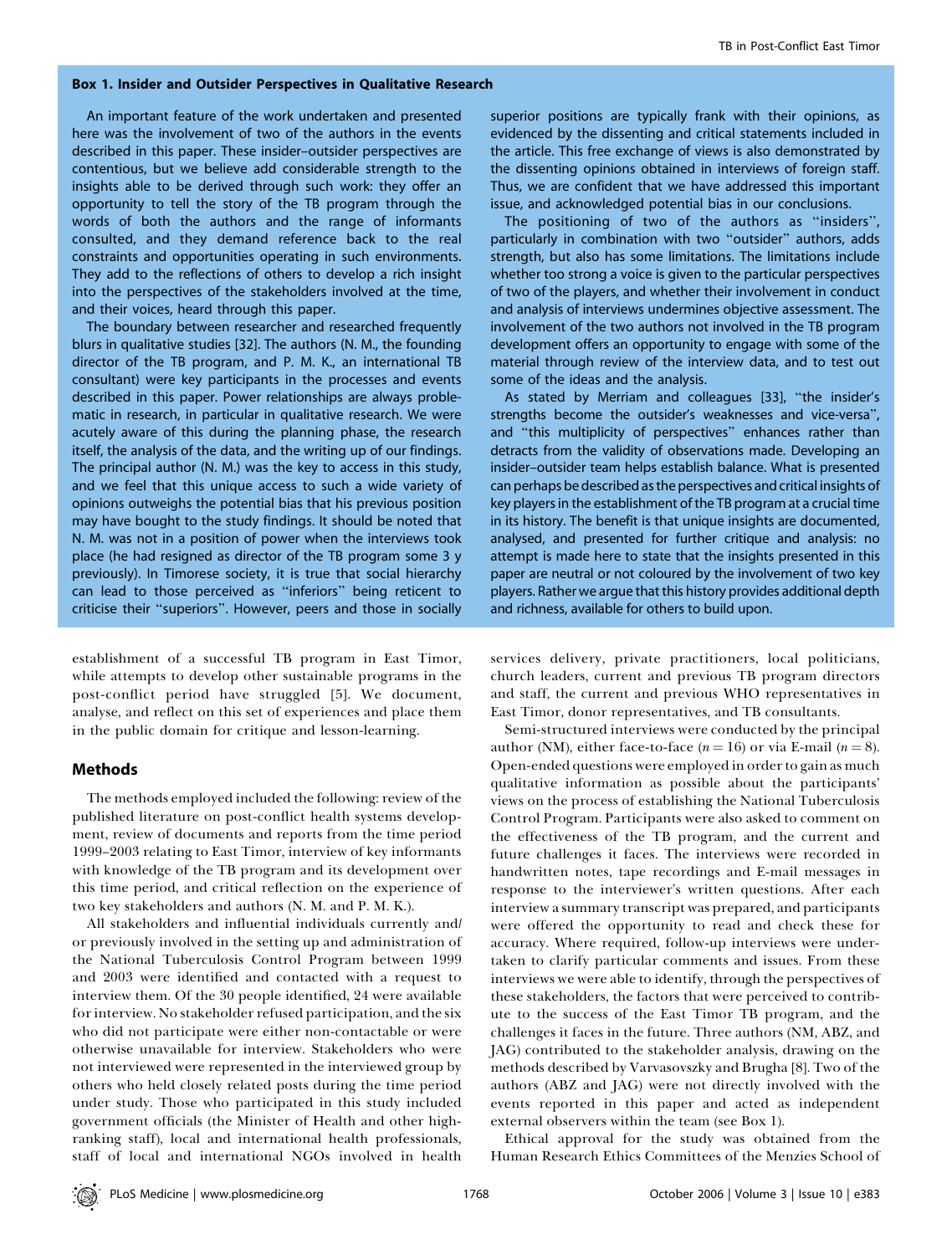Table 2. The Major Impediments to the Establishment of a National TB Control Program in East Timor, the Solutions Identified, and the Agencies Responsible for Their Implementation

| <b>Major Impediments</b>                         | <b>Solution</b>                                                                                                                                               |
|--------------------------------------------------|---------------------------------------------------------------------------------------------------------------------------------------------------------------|
|                                                  |                                                                                                                                                               |
| <b>Highly mobile population</b>                  | Suspect register                                                                                                                                              |
|                                                  | Albergues (hospices)                                                                                                                                          |
|                                                  | Rapid roll-out of program to rural areas                                                                                                                      |
|                                                  | Communication mechanisms                                                                                                                                      |
| Infrastructure destroyed                         | Use of undamaged Catholic clinics                                                                                                                             |
|                                                  | Use of alternative buildings (e.g., church halls)                                                                                                             |
|                                                  | Rebuilding of clinics (not in emergency phase)                                                                                                                |
| Lack of coordination of/interest in TB treatment | Early regular coordination meetings open to all                                                                                                               |
|                                                  | Appointment of lead agency                                                                                                                                    |
|                                                  | National guidelines developed                                                                                                                                 |
|                                                  | Political support ensured                                                                                                                                     |
|                                                  | MoUs developed and signed                                                                                                                                     |
| Human resources scarce                           | Utilisation of local capacity                                                                                                                                 |
|                                                  | High motivation and work ethic of central unit staff                                                                                                          |
|                                                  | Adaptation of training materials for clinicians, TB nurses, and lab staff<br>Rapid implementation of training courses for TB staff (open to all organisations |
|                                                  | that had signed MoU)                                                                                                                                          |
| <b>Transport/communication difficulties</b>      | Coordination with UN agencies                                                                                                                                 |
|                                                  | Use of vehicles and police radio                                                                                                                              |
| Drugs and other supplies unavailable             | Use of available data for planning                                                                                                                            |
|                                                  | Rapid procurement from international sources                                                                                                                  |
| <b>Limited financial resources</b>               | Rapid scale-up from current donor                                                                                                                             |
|                                                  | Extra sources of support                                                                                                                                      |
| Increased requirement for technical support      | Rapid deployment and frequent repeat visits of international consultants                                                                                      |
|                                                  | Continuation of long-term technical assistance                                                                                                                |
|                                                  | Rapid expansion of National Tuberculosis Control Program supervision to all                                                                                   |
|                                                  | health units with TB program                                                                                                                                  |
|                                                  |                                                                                                                                                               |

DOI: 10.1371/journal.pmed.0030383.t002

Health Research and of Charles Darwin University, Darwin, Australia. In the absence of a local ethics committee, written permission to carry out the study was obtained from the Minister for Health of the Democratic Republic of East Timor.

## Results

The key barriers to establishing the National Tuberculosis Control Program are summarised in Table 2. These included population mobility; lack of health infrastructure, supplies, equipment, and trained staff; transport and communication difficulties; and a scarcity of financial, technical, and political will to address TB in the emergency phase.

Most participants expressed concern about the increased number of TB cases during the emergency period, most likely due to the massive displacement of people; malnutrition, sanitation, and shelter problems; and the disruption of the previous TB programs. WHO reported that there had been no TB treatment program for several months in late 1999, therefore there was a ''backlog'' of patients requiring treatment [9]. The displacement of the majority of the country's population was another major problem in the implementation of an effective TB treatment program. It was reported that there was a large population drift to Dili during the first few months of the emergency period, for security, food, shelter, and the possibility of gaining employment [9]. This situation greatly concerned some of the participants in this study, who during the first TB program coordination meeting predicted future constraints to the successful completion of TB treatment when these people returned to their villages after having begun treatment in Dili.

There were also a number of factors that delayed the process of establishing the TB program. Lack of money, drugs, infrastructure, and transportation characterised all sectors in East Timor in the early emergency period. It was very difficult to get from one place to another in order to coordinate the work without regular and reliable transport and amidst security concerns in some areas. There were many times when TB program staff had to rely on the UN and NGOs for transportation. In the early stage of the TB program, the program was mainly run through the Catholic Church clinics because many of these had not been totally destroyed, unlike government clinics.

The main enabling factors for success of the TB program are also summarised in Table 2. The findings of this study suggest that at the centre of the successful development of East Timor's TB program were coordination, cooperation, and collaboration between local and international agencies, TB experts, and staff. These were brought about by a willingness to take into account and adapt to local contextual factors (flexibility), and the strong commitment and high level of motivation on the part of key stakeholders.

## Coordination and Cooperation

By coordination, we mean a sharing of responsibilities to prevent a duplication of effort. Cooperation is a closely related concept, here referring to a sense of common purpose, and the use of common methods to work together to achieve something.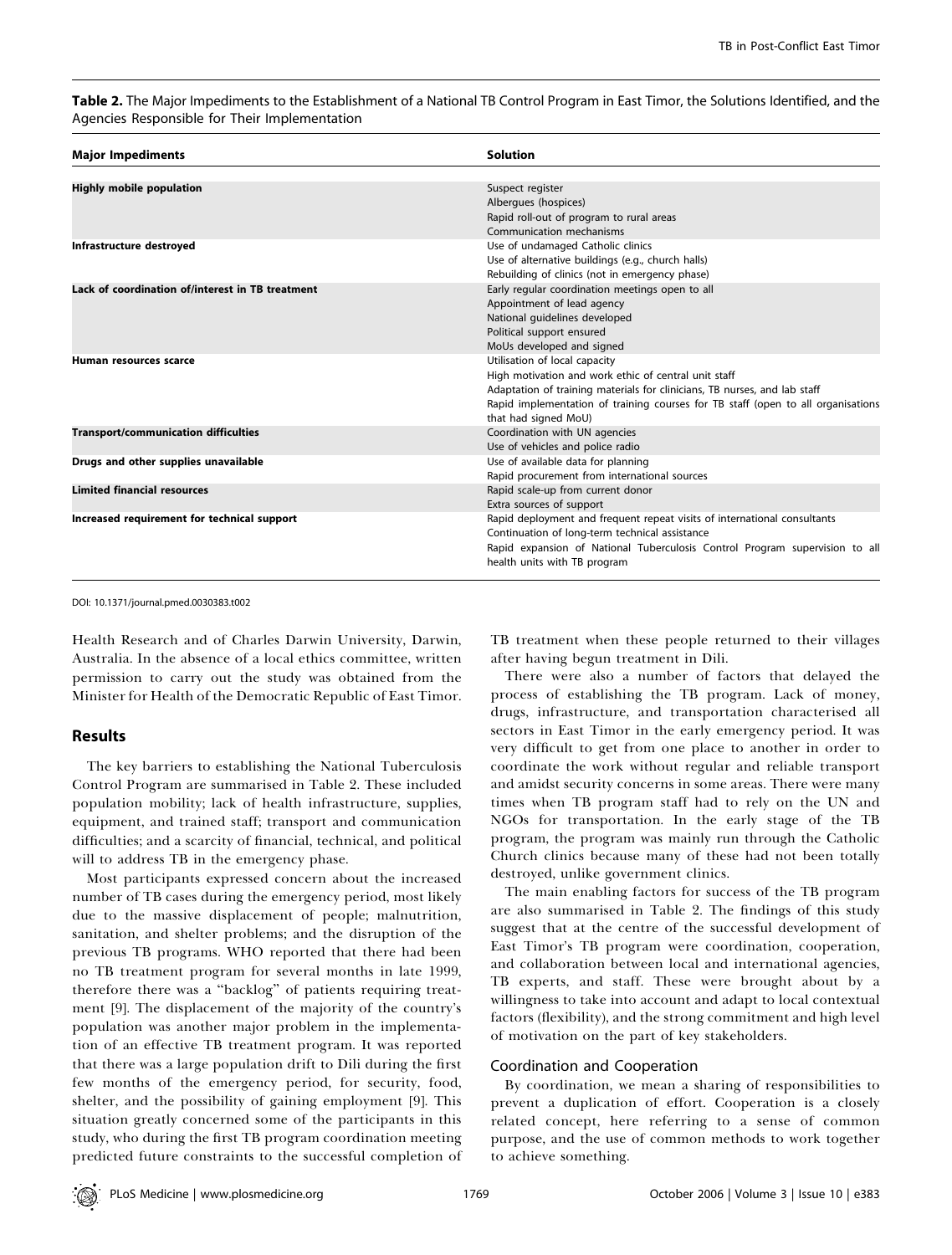Most participants in this study considered coordination to be a major factor in the successful establishment of a national TB program post-conflict, while acknowledging that it was very difficult to achieve given the conditions of the early emergency phase. The competing interests of local and international health professionals, NGO, UN agencies, and military forces fought against it.

In the early phase of the emergency, more than 15 NGOs plus the International Committee of the Red Cross and the INTERFET military health team arrived to give assistance, each of them proposing to develop activities in a particular geographic region or in relation to a particular component of health policy and system development [10]. WHO attempted to act as a coordinating body for health but experienced a number of constraints. Some of those interviewed expressed the opinion that budget limitations had prevented WHO from functioning as effectively as had been hoped for. At that time, services including health were highly centralised, and health service teams were sent out from Dili to different parts of the country in the company of the security forces. Neither capacity building nor institutional development occurred [5,10].

Soon after the conflict in 1999, TB was regarded as a relatively minor and non-urgent issue compared to diseases with high outbreak potential such as cholera, dysentery, dengue fever, and measles. Most of the international NGOs chose not to include TB in their treatment procedures. As one participant explained:

The international NGOs had their own mission, and they focused more on acute or emergency cases. Although they were aware of the increasing number of TB cases, they did nothing because there was no mechanism through which they could do so. [Senior TB program official]

The Caritas TB program was reported to be still functioning in some places at this time, and there were also some uncoordinated, and some might say inappropriate, TB treatments being provided by local health professionals, who administered single-drug treatment to TB patients. These local professionals had obtained the drugs from government health centres before they were destroyed by militia during the period of violence. It was difficult for the National Tuberculosis Control Program to convince these local professionals to follow international best practice in treating TB patients because they had been following a different treatment regime for a long time. Some international medical practitioners also followed sub-optimal treatment regimens.

During the emergency period, therewas a vacuum. There was no coordination. Everybody felt they had the right to treat TB patients without follow-up because they had no capacity to follow up the patient. There wasn't good coordination. [Founding member of the Interim Health Authority]

Of those NGOs treating people for TB, not all followed the WHO recommended treatment schedule [9]. International NGOs and certain ''independent'' international staff maintained strong views on how TB patients should be treated. On the one hand, they insisted on their own procedures for TB control, and their ''right'' to diagnose and treat TB patients

without follow-up in many cases. On the other hand, some refused to diagnose and treat TB, stating that it was not a priority in a complex emergency situation, and their organisations' mandates precluded them from doing so.

Barriers to implement [the National Tuberculosis Control Program] were obviously plenty, but what struck me most was the difficulty in coordinating health professionals, particularly to make them adhere to the [East Timor National Tuberculosis Control Program] Manual or standard protocol. This is particularly so in the case of medical doctors who came from a wide gamut of countries in the world, bringing their own preferences and practices while ignoring the international standards of DOTS adopted by the TB program. [Senior Ministry of Health Official]

In establishing a policy framework for the provision of general health services to the population, many interviewees reported that, at least in the emergency period (see Table 1), there were major difficulties in coordination between WHO, the United Nations Children's Fund, NGOs, local professionals, the East Timorese Interim Health Authority, and bilateral and multilateral donors at the highest level. Key barriers to coordination were competition (between organisations and individuals) and differences of opinion on priorities. This included competition for resources (financing and local personnel), legitimacy, and leadership. For example, some donors and some NGOs wanted to introduce their own style of TB control without reference to the local situation.

Despite this there was intensive negotiation in an effort to coordinate the work for the establishment of an effective TB program. There was strong commitment to preventing the reestablishment of parallel TB programs. Experience from the Indonesian period demonstrated that a coordinated approach was crucial.

The experiences of TB treatment during the Indonesian period inspired us to strengthen the coordination and control of the treatment strategy. We [the Interim Health Authority] appointed Caritas as the sole implementer of the TB program in East Timor, with the authority to ban private practitioners or NGOs from treating TB cases and importing TB drugs without their permission. [Founding member of the Interim Health Authority]

Caritas East Timor began holding weekly coordination meetings to accelerate the establishment of the TB program in late 1999. Local and international professionals, local and international NGOs working in health, clinicians, donor representatives, other UN agencies such as the World Food Program and the United Nations Children's Fund, and large NGOs such as the International Organization for Migration, the International Committee of the Red Cross, and Oxfam were among those who routinely attended. These meetings led to a high degree of cooperation from the organisations involved. Senior staff made a commitment to come to these meetings that was vitally important for the planning process. Continuity and consistency of decision-making and the ability to carry this back to the field was also important. A similar phenomenon was observed outside of Dili as the TB program rolled out to the rural districts. The agreements on roles and responsibilities formulated in these early coordi-

PLoS Medicine | www.plosmedicine.org October 2006 | Volume 3 | Issue 10 | e383 1770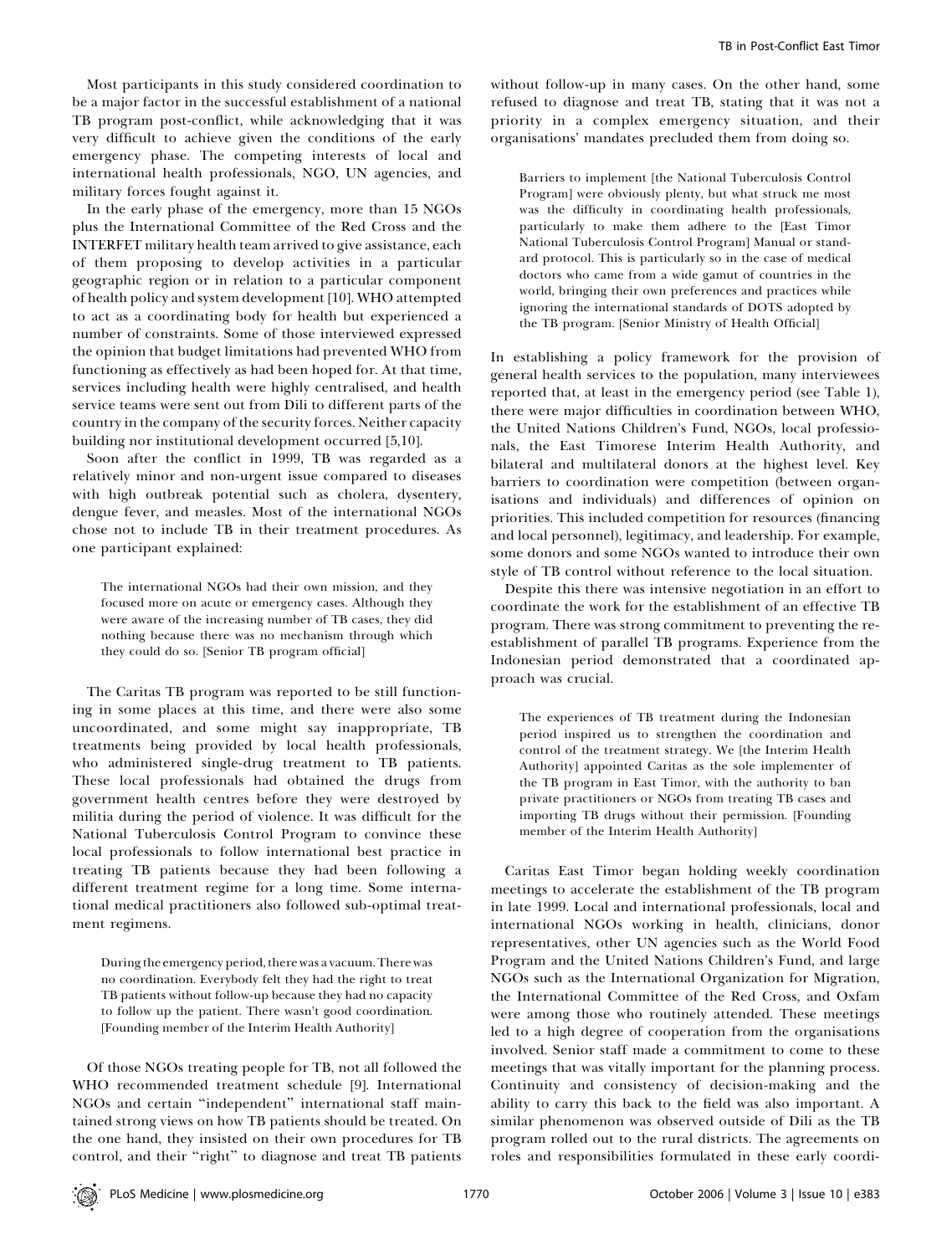nation meetings eventually resulted in a series of memoranda of understanding (MoUs) between the TB program and the implementing partners that codified the responsibilities of the agencies involved in the implementation of the TB program in the emergency and early transition period. These MoUs were crucial in enforcing a standardised national approach to TB control, particularly in the absence of any legislative framework.

Cooperation between international TB consultants and their Timorese colleagues as characterised by the willingness to adapt to local circumstances was an important factor in the establishment of a sustainable TB program in East Timor. The international consultants involved did not see East Timor as a ''blank slate'' upon which their public health plans could be written without reference to local conditions. The previous TB control structures and the experience and expertise of local partners were acknowledged and became central to the establishment of the TB program. From the outset, the opinions of local TB control staff were sought before any decisions were made on technical and operational aspects. At their second meeting, the coordinating committee of the TB program appointed a Timorese doctor (NM) as the national TB coordinator, who chaired all subsequent meetings and became the founding TB program director.

We had the money and expertise; we could easily have built a sophisticated, though unsustainable TB program in East Timor. However, we did not do it because we did not want to be involved in the same mistakes as has occurred in Kosovo and Cambodia. [international TB consultant]

In East Timor, money and drugs became readily available because of the prompt response to the crisis by donors, including the long-term donor to the NGO program. This continuity of financial and technical support, together with additional support from other sources in the emergency period, was identified as one of the most important factors in accelerating the process of developing the TB program.

## Collaboration

Collaboration is a concept that is deeper than cooperation and represents a shared vision for the future and not merely the absence of competition. Partnership, shared understanding, open communication, tolerance of difference, and trust are key components of a collaborative approach. In the case of the National Tuberculosis Control Program in East Timor, successful implementation depended on the readiness of local staff to trust their international counterparts, to learn from them, and to adopt the international best practice standard. At the time, many East Timorese were experiencing intense feelings of distrust following the deeply disturbing and destructive events of September 1999. The withdrawal of the United Nations Mission in East Timor (UNAMET) at the time of the violence despite earlier commitments to protect voters after the referendum, regardless of the result, reflected badly on international staff. Many members of the UN mission were surprised to experience rejection from their East Timorese colleagues. The lack of trust needed to be managed sensitively and sincerely. Sergio Lobo—the Interim Health Authority Co-Chair at the time—coined the phrase "one table, two chairs" to encapsulate the expectation that local and international counterparts would sit and work

together, to develop ideas and make decisions. This was central throughout the process of developing the TB program.

Well, I think it is because there was a willingness to work together between local and international expertise. But it depends on the international expert or counterpart to transfer the knowledge and provide a motivation [to the local staff]. On the other hand, the willingness of local professionals to accept the opportunity to learn and to work based on the international best practice standard [is also important]. [senior TB program official]

Throughout, there was also strong commitment from TB program consultants and staff to incorporate international best practice guidelines at the local level. This was covered in a MoU signed by the main stakeholders in early 2000 (Table 3).

One strength of the collaboration at that time was the ability of international experts to recognise the importance of the National Council of East Timorese Resistance (CNRT) as the only representative political organisation in East Timor.

At my first attendance as CNRT representative to the health coordination meeting organised by WHO and UNICEF [United Nations Children's Fund], I realized that the meeting was to coordinate the work of the international NGOs and agencies. Later on, I was told that the UN and most of [the] international agencies have a mandate or regulation that prevents them to work with any political party. CNRT has been regarded as a political party. [CNRT health spokesman]

There were strong links between the CNRT and Caritas East Timor during the Indonesian period. This internal political profile, Caritas East Timor's track record in TB control, and the recommendations of the October 1999 WHO assessment mission prompted the Interim Health Authority to appoint Caritas East Timor as the lead agency in the new National Tuberculosis Control Program [11]. This decision was crucial to establishing a sustainable TB program.

The government [Interim Health Authority] made a decision to have only one TB program and appointed Caritas East Timor as the implementing agency. That decision was based on: firstly, because [of] the fact that the Catholic clinics structure was there; secondly, Caritas East Timor has experienced staff who were willing to run and manage the program; and lastly, the government didn't yet have the structure to manage and run the program. [founding member of the Interim Health Authority]

East Timorese sovereignty over the TB program was maintained throughout the establishment and expansion of the TB program. This ensured a rapid response by the TB program leadership, with the assistance of international consultants, to feedback from the field, and to the analysis of quantitative data available from the program.

Most of the participants in this study felt that staff motivation was also a key factor in the success of the TB program. This was a difficult time for the staff in the early stage, with most directly or indirectly affected by the postreferendum violence. Despite this, most TB control staff remained highly motivated and committed. The Christian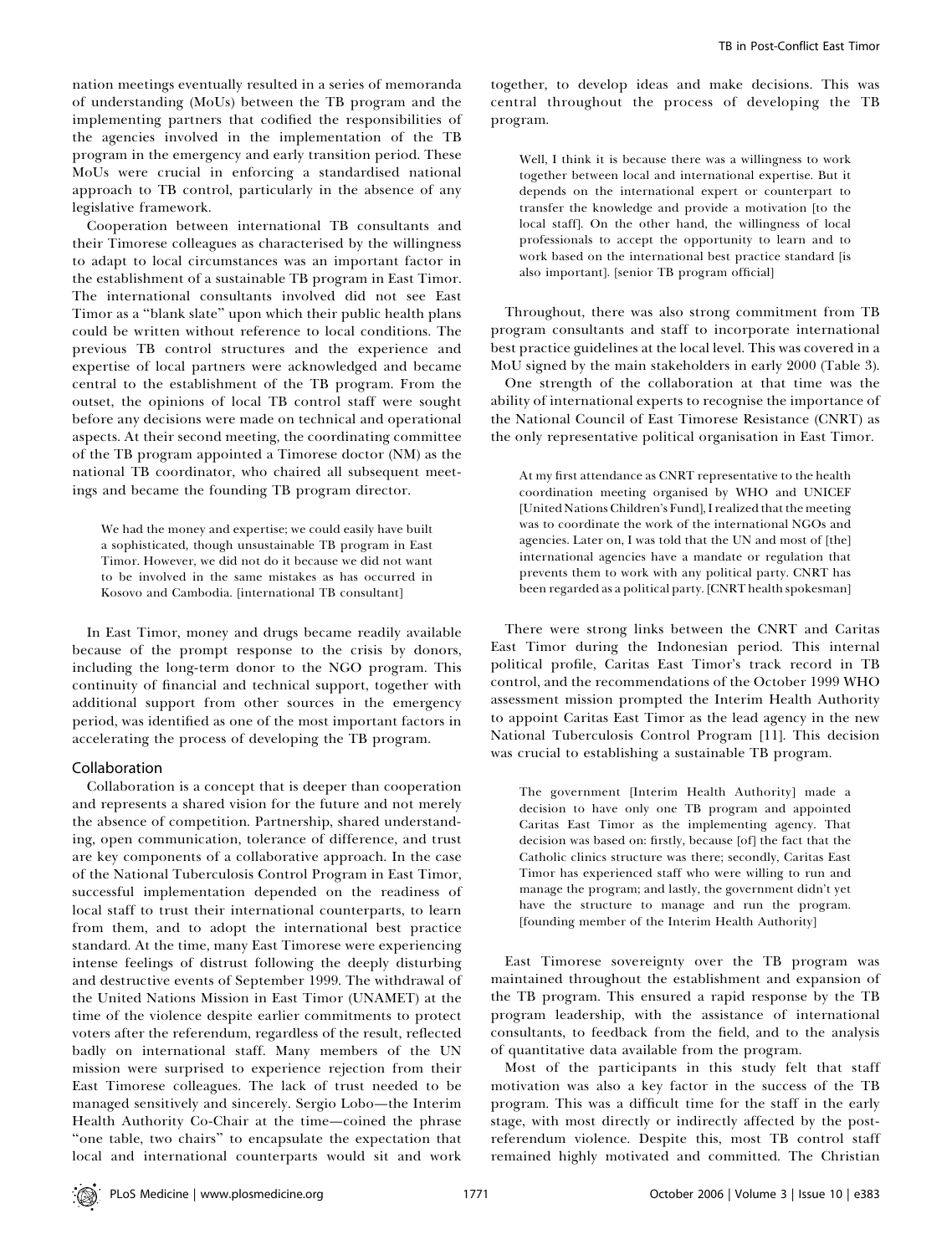Table 3. Main Roles of Collaborating Partners in the Establishment and Implementation of the TB Program in East Timor, as Laid out in MoU in 2000

| <b>Partner</b>                                        | <b>Main Roles</b>                                                                                         |
|-------------------------------------------------------|-----------------------------------------------------------------------------------------------------------|
|                                                       |                                                                                                           |
| NGO (lead agency)                                     | Implement TB control<br>Choose and employ the NTP director and central unit staff                         |
|                                                       | Be responsible for supply and distribution of drugs and other supplies and for                            |
|                                                       | writing TB manual and other materials                                                                     |
|                                                       | Report (at least quarterly) on the progress of the NTP to the Interim Health                              |
|                                                       | Authority                                                                                                 |
|                                                       | Ensure regular supervision of all regions and districts                                                   |
|                                                       | Take a leading role in the planning and conduct of training courses                                       |
| Interim Health Authority (nascent Ministry of Health) | Ensure that the activities of the NTP are in accordance with East Timor's national                        |
|                                                       | health policies and plans                                                                                 |
|                                                       | Facilitate and ensure the full participation of suitable and interested health ser-                       |
|                                                       | vice providers<br>Oversee the coordination of the parties involved with the NTP                           |
| <b>External donors</b>                                | Be the main donor for the NTP                                                                             |
|                                                       | Periodically monitor the progress of the NTP                                                              |
| <b>External technical advisors</b>                    | Provide external technical assistance to lead agency in the planning and imple-                           |
|                                                       | mentation of the NTP                                                                                      |
|                                                       | Participate in capability building of East Timorese health workers through formal                         |
|                                                       | and on-the-job training                                                                                   |
|                                                       | Participate in the periodical monitoring of the NTP progress                                              |
|                                                       | Participate in planned reviews and evaluations of the NTP                                                 |
| <b>WHO</b>                                            | Participate in planned reviews and evaluations of the NTP                                                 |
|                                                       | Assist the NTP with the planning and conduct of training courses and with hu-<br>man resource development |
|                                                       |                                                                                                           |

In 1999–2001, actual implementation of the National Tuberculosis Control Program at district, sub-district, and clinic level relied heavily on cooperation with many other partners in government and non-government health-care providers. This was a dynamic situation, with increasing Interim Health Authority responsibility as the recruitment of government staff was finalised (see Figure 1).

NTP, National Tuberculosis Control Program. DOI: 10.1371/journal.pmed.0030383.t003

ethos of the NGO staff was an important factor, and staff drew strength from their Christian beliefs to serve those in need. The strong Timorese leadership was also an important motivating factor. There was the previous experience from the NGO TB program pre-independence, there was also a certain amount of euphoria about finally becoming independent, which led to many extraordinary things. Nation building, contributing from one's own expertise, coming together to assist fellow Timorese, these were all elements that bolstered health workers working for no pay, or only minimal pay, during the emergency and even well into the postemergency phase.

In January 2000, less than 2 mo after the first coordination meeting, National Tuberculosis Control Program was launched. This occurred 1 mo prior to the establishment of the Interim Health Authority. Five months after the first meeting, one co-chair of the Interim Health Authority referred to the TB program as the ''shining light'' in the reconstruction process of East Timor, a view supported by many interviewees.

It [the TB program] was the first program to develop a memorandum of understanding....In that sense it was a model of collaboration in which all of the partners had clearly defined roles. The links with the church-run health services [were] a great asset in re-establishing the program as well as the continuous commitment of Caritas Norway. The proximity of the technical assistance in Darwin was obviously helpful. [founding member of the Interim Health Authority]

# Four Years On: Current Challenges for the TB Program in East Timor

TB control remains a public health priority for the new East Timorese administration. Participants in this study are aware of many problems that might affect the program's future effectiveness and sustainability.

Indeed, the TB program [is] probably facing the same constraints that TB programs everywhere in less developed countries are facing: personnel issues, supervision, quality control, etc. [founding member of the Interim Health Authority]

The lack of a sense of ownership of the program by government health staff has been noted since the TB program launch. Some staff of government clinics still regard the TB program as a non-government program and refuse to commit their time. The perception that the TB program is the responsibility of Caritas has begun to change since the Minister of Health wrote a letter to staff directing them to cooperate with the TB program as part of the core business of the Government Health Service. However, this cooperation needs further consolidation through the involvement of subdistricts and health posts in all TB program activities [7].

There has been a feeling of job insecurity and dissatisfaction among TB program staff due to the fact that many are on short-term contracts with NGOs. In some cases, those with previous experience in TB have been appointed to non-TB-program positions in the government health service,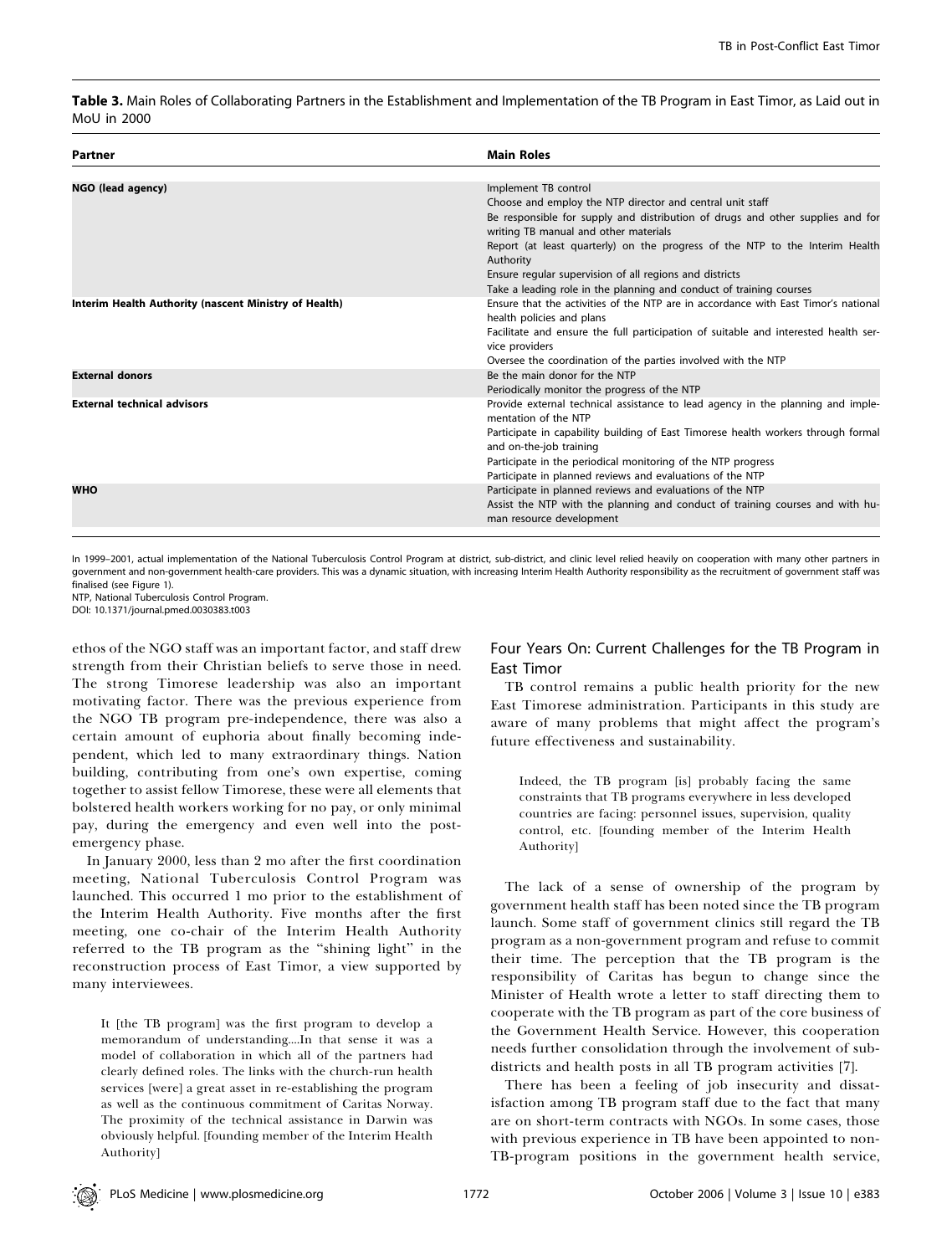leaving their positions in the TB program vacant. Consequently, the government has had to recruit staff that have no previous TB program experience for key roles within the TB program. This has necessitated retraining in many cases.

The government has been recruiting the experienced staff to work in the TB program; however, because of their competency they are often promoted to higher level positions, leaving their [empty] posts to be filled by those who lack TB experience. [senior Ministry of Health official]

Some participants felt there is a need to change the government recruitment procedure so as to keep the current TB program structure under Caritas. Given continuing capacity gaps in the government health service, they felt that Caritas is the best organisation to continue to manage the TB program. However, there is a recognised need for the government to take over some coordination and financial responsibility so as to gain a greater sense of ownership of the program. Navigating this challenging period of handover from NGO to government sensitively and constructively is key to the long-term sustainability of most, if not all, emergency-introduced health programs.

There was also concern expressed about the low level of community awareness of TB in East Timor, and some argued that unless this issue is addressed TB will always be a problem. Some informants suggested that this problem could be overcome by conducting a promotional campaign on TB to increase patient and community awareness. It is a challenge not only to explain what the TB program strategy involves but also to help patients understand the rationale behind the strategy. As one participant argued:

There is a need to allocate more time and resources to conduct [a] nation-wide health education campaign in the country. This will reduce stigma and improve the patients' knowledge on TB. [international TB consultant]

Major challenges remain in determining the appropriate balance between different components of TB programs and in recognising the limitations of each component in achieving long-term sustainable health outcomes.

## **Discussion**

There have been consistent calls for a more reflective approach to the evaluation of health-care interventions in conflict-affected settings—leading to policies and guidelines better informed by evidence—if we are to improve the international response [12–15]. Several recent high-profile complex emergencies—in Mozambique, Cambodia, Kosovo, East Timor, Afghanistan, and Iraq—demonstrate that postconflict situations, and the response to them, as well as the response required, have changed in a number of important ways. TB control in these settings is particularly interesting and illustrative.

The geographic distribution of TB and that of political conflict overlap. Of the top 22 countries with high TB burden, which account for 80% of all cases of TB in the world, seven have a history of significant conflict and/or complex emergency situations in recent years [2]. During the

1980s and 1990s, high rates of TB disease and TB mortality were reported in refugee camps in Africa and Asia [16–20]. Social and political disruption fuel TB epidemics and disrupt the delivery of TB control services, resulting in increased numbers of cases and, because of incomplete treatment, heighten the possibility of multiple-drug-resistant TB [21,22].

This global epidemiology reinforces the need to improve TB control in these complex settings, both for the benefit of the people affected by the conflict and for neighbouring nations, including those that receive refugees for temporary or permanent re-settlement. This was dramatically demonstrated by the high rate of TB documented in participants of the ''safe haven'' exercise in East Timor in 1999 [6]. East Timorese arriving in Darwin during September 1999 represented less than 0.01% of the Australian population, but accounted for 6% of all TB cases diagnosed in Australia in that year [23].

Continuity of health systems in periods of transition from pre-emergency to during emergency to post-emergency and ultimately to sustainable programs is an important component of international responses to emergencies, but is rarely achieved. Coordination, cooperation, and collaboration were key components to achieving this aim in relation to TB control in East Timor.

## Coordination

Poor coordination is a well established problem in the response to complex emergencies [13,21,24]. As was the case in Kosovo, WHO's ambition to become the implementing agency for certain programs meant that it was at risk of being seen as a competitor with other implementing agencies [13]. Constrained organisational mandates have been described elsewhere as a potential impediment to comprehensive care and services [25]. It can be argued that this is a reasonable and perhaps responsible attitude for agencies with short-term commitments and a lack of expertise in TB. However, in the context of East Timor in 1999, many of the usual public health and clinical concerns of emergency situations were not present, whilst TB was so prominent [6,26]. It was thus appropriate that the health sector did treat TB as a priority issue in the early emergency phase.

Caritas East Timor was appointed as the lead agency of the National Tuberculosis Control Program and successfully acted as the coordinating body. The role of faith-based NGOs is increasingly recognised as important—but not without complexity and contradictions—in international development settings [27]. One of the negative aspects of having leadership be in the hands of an NGO is the NGO's lack of legislative authority. Hence, cooperation with the government is crucial. For example, in East Timor, the TB program required the Interim Health Authority to take a policy decision to stop the private sector from importing TB drugs or treating TB independent of the TB control program.

#### Cooperation

The emergency period is critical. The rapid injection of money, expertise, and technology makes the recipient countries vulnerable to the development of sophisticated programs that they will not be able to sustain. It takes good planning with extensive knowledge of the local situation to establish a costeffective and sustainable program for a country under these circumstances, and cooperation, particularly with local coun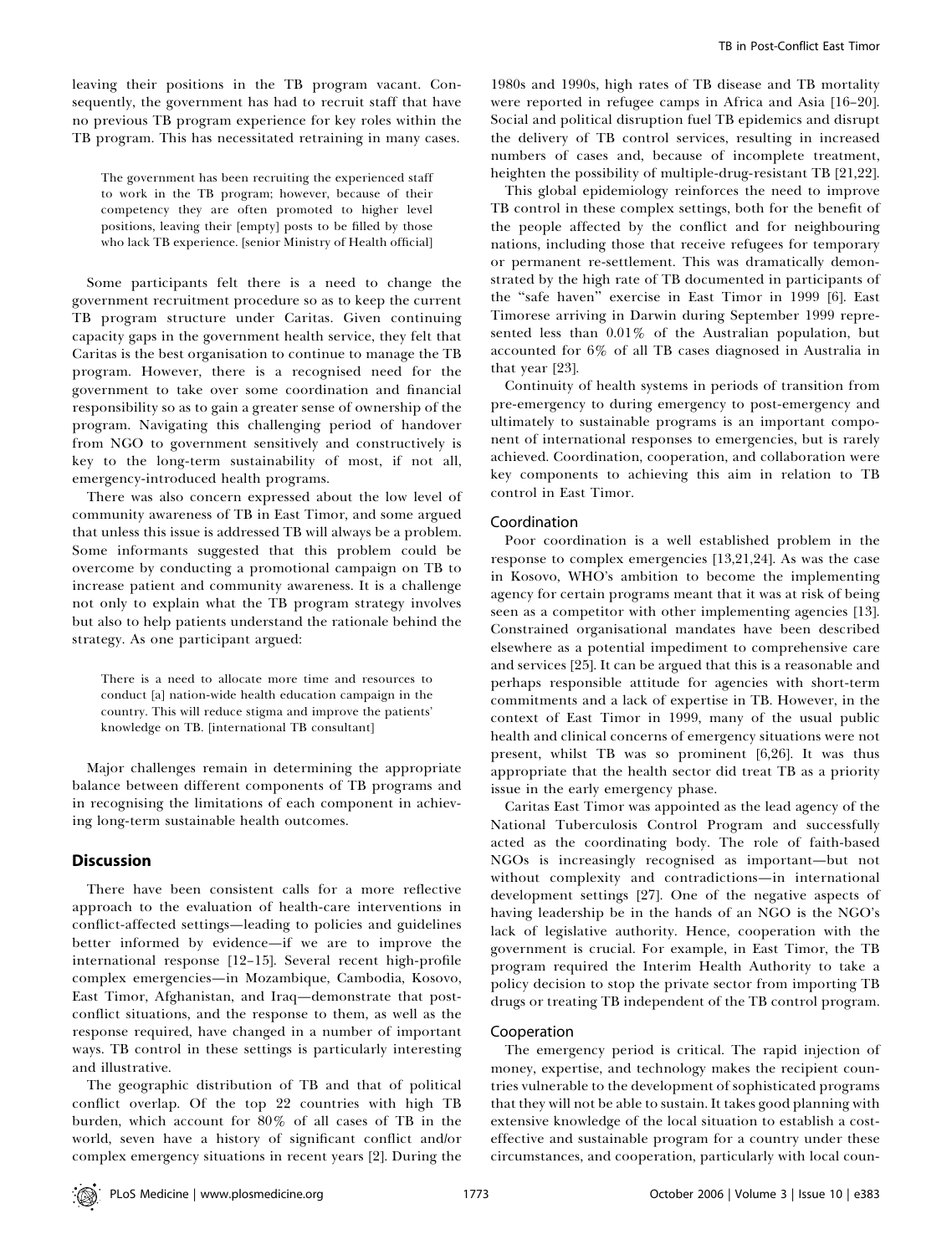terparts, is a key component for facilitating this desirable outcome. The inclusive approach taken during the establishment of the TB program in East Timor was in contrast to some other programs introduced in the emergency period by specific donors and/or international NGOs. The Roll Back Malaria campaign [28] and an oral health program [5] lacked the same level of cooperation with local partners, and these programs have been less successfully sustained in the longer term. In Cambodia the UN took control of the TB Control Program in 1989 and sidelined local expertise for political reasons, allowing state-based structures and services to be unwound [29]. The result was limited short-term success, but an unsustainable program in the long term [29].

#### Collaboration

The truly collaborative approach used in the establishment of the TB control program in East Timor was built on mutual trust and flexibility. Key to the development of these was a recognition of the political context of East Timor by international TB advisors.

In contrast with other political emergencies, for example, in Kosovo and Cambodia, where competing political interests were prominent and contestation the norm, [13] the CNRT was the single, uncontested political authority in post-conflict East Timor. While the CNRT was the umbrella organisation for all political parties and groups that fought for independence, in the early phase of the emergency period most of the NGOs and UN agencies refused to work with them as they were bound by their mandate not to deal with political parties. This created a sense of exclusion among the Timorese. WHO was the exception, and considered the CNRT a valuable partner in health system development [26].

International technical advisors truly listened to local experience and accepted that this experience was valid in the local context of East Timor. Local solutions, not just the uncritical adoption of international standard solutions, were key components of the success of the TB program [30]. This flexible approach was more about the maintenance of Timorese sovereignty and the recognition of the local political context than about radical changes to internationally recognised best practice guidelines. All of the essential elements of DOTS were maintained, with the adoption of some local adaptations (e.g., use of hospices in the intensive phase of treatment, a network of satellite clinics in churches and other public buildings, and the use of incentives to ensure treatment compliance) [7]. Trust is increasingly being described as a key issue in the re-establishment of services in the aftermath of conflict [31]. For Timorese health workers, the mixture of feelings of euphoria, pride, and distrust might have prevented them from accepting and cooperating with the international staff in the initial post-conflict period. Importantly, local TB health workers trusted their international advisors and heeded their advice concerning, for example, the need for an inclusive approach and the use of MoUs. Thus, flexibility, built on trust, was a crucial two-way process in the TB control program establishment.

#### Conclusion

During 2000, a sustainable national TB control program was established in East Timor in a post-conflict setting, despite the many difficulties encountered. Coordination, cooperation, and collaboration were the keys to this success,

achieved through the high level of commitment of those involved, and the willingness of international experts and agencies to acknowledge local expertise and adapt to local circumstances. The latter was most evident in the early appointment of a local NGO to manage and implement the program. The utilisation of an existing local structure drawing on local expertise and experienced staff was essential to the program's success. The East Timorese TB program continues to function well and to improve the breadth and quality of its interventions. The government's commitment to, and sense of ownership of, the national TB program will be important to its continued performance improvement, and to ensuring its long-term sustainability. It is acknowledged that certain contextual issues, including the relatively small size of the country, the presence of charismatic Timorese leadership, and the presence of ongoing external financial and technical support, have also contributed to the establishment of the TB program. The East Timorese experience holds useful lessons for international donors and aid agencies and for those establishing TB control programs in other complex emergency situations in the future.

## Supporting Information

Alternative Language Abstract S1. Indonesian Translation of the Abstract

Found at DOI: 10.1371/journal.pmed.0030383.sd001 (23 KB DOC).

Alternative Language Abstract S2. Tetun Translation of the Abstract Found at DOI: 10.1371/journal.pmed.0030383.sd002 (23 KB DOC).

#### Acknowledgments

We thank the participants who agreed to be interviewed for this research project, and the staff of the organisations that they represented, all of whom have contributed to the development of TB control in East Timor.Caritas Dili (formerly Caritas East Timor), Caritas Norway, the Ministry of Health of the Democratic Republic of East Timor, the Northern Territory Department of Health and Community Services (Australia), WHO, and AusAID are particularly thanked for their cooperative approach to both the formation of the TB program and to this research project. Four anonymous reviewers provided extremely valuable comments that have greatly enhanced this paper.

Author contributions. NM, PMK, and JAG contributed to the conception and design of the research. NM contributed to the literature review and conducted interviews. NM, PMK, and JAG contributed to the data interpretation. ABZ contributed to the data review. NM, PMK, JAG, and ABZ contributed to the writing of the paper.

#### References

- 1. Bates I, Fenton C, Gruber J, Lalloo D, Medina Lara A, et al. (2004) Vulnerability to malaria, tuberculosis, and HIV/AIDS infection and disease. Part 1: Determinants operating at individual and household level. Lancet Infect Dis 4: 267–277.
- 2. World Health Organization (2005) Global tuberculosis control: Surveillance, planning, financing. WHO/HTM/TB/2005.349. Geneva: World Health Organization. Available: http://www.who.int/tb/publications/global\_report/ 2005/en/index.html. Accessed 18 July 2006.
- 3. Maher D, Mikulencak M (1999) What is DOTS? A guide to understanding the WHO-recommended TB control strategy known as DOTS. WHO/CDS/ CPC/TB/99.270. Geneva: World Health Organization. Available: http://www. emro.who.int/stb/media/pdf/whatisDOTS.pdf. Accessed 18 July 2006.
- 4. National Statistics Directorate (2004) Census Timor Leste. Dili (East Timor): Democratic Republic of East Timor Ministry of Finance and Planning.
- 5. Tulloch J, Saadah F, de Araujo R, de Jesus RP, Lobo S, et al. (2003) Initial steps in rebuilding the health sector in East Timor. Washington (D. C.): National Academies Press. 57 p.
- 6. Kelly PM, Scott L, Krause VL (2002) Tuberculosis in East Timorese refugees: Implications for health care needs in East Timor. Int J Tuberc Lung Dis 6: 980–987.
- 7. Martins N, Heldal E, Sarmento J, de Araujo R, Rolandsen B, et al. (2006)